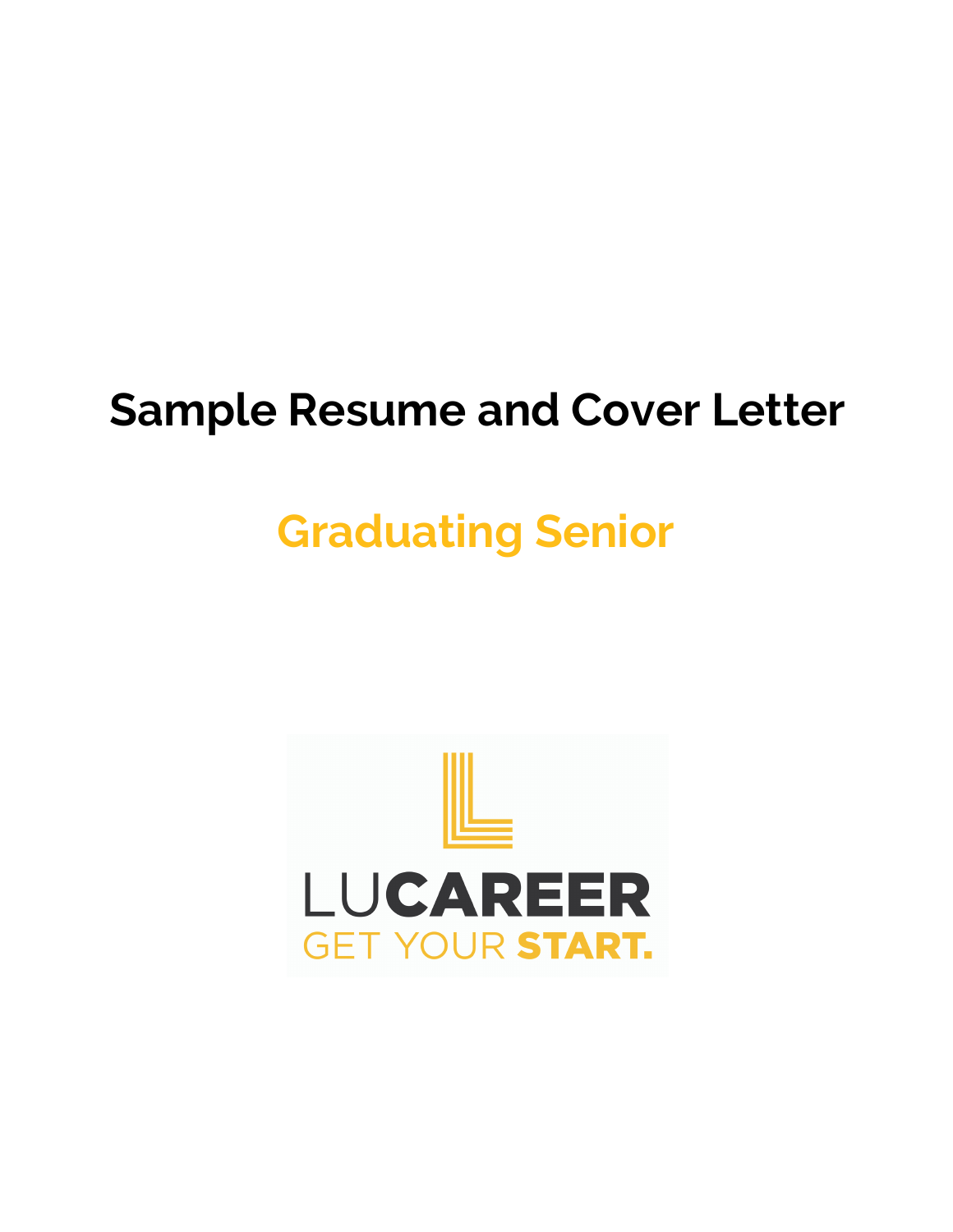### **Job Description**

### **Action Verbs that could be included in your resume and cover letter**

### **Campus Organizer**

Students are often at the forefront of movements to build a better future for our country. Whether or not those students make real progress depends on whether they are organized, have the skills to be effective and a strategic plan to get things done. **The Student PIRGs have been working for over 40 years to amplify the power of student activism, and help students make real change, right now.** We all want to live meaningful lives and have a future that's greener and healthier. By recruiting, training and working alongside student activists on campaigns that get results, our organizers are helping to build that future today. **Our chapters on 35 campuses provide the training, professional support and resources students need to tackle climate change, protect public health, revitalize our democracy, feed the hungry and more.**

### **What you'll do**

Our Organizers provide students the training and resources needed to become movement leaders by recruiting volunteers, training potential leaders to take on more responsibility and doing campaign work themselves.

Responsibilities include:

- **Inspiring and recruiting hundreds of students to take action on important issues.**
- **Training** students to be effective social change leaders so they can run strategic campaigns, using skills like **organizing** news conferences, building strong coalitions, generating grassroots support, and **coordinating** lobby days.
- **Building** a strong, sustainable, student-funded, and student-run organization on campus by **fundraising**, building relationships with key players on campus, and building our brand.
	- **Building relationships with other student groups, faculty and administrators.**
- **Researching** issues popular among students on campus
- Running a citizen outreach office during the summer, where you'll recruit and lead a team to **canvass** for important issues.

### **Qualifications**

Qualified candidates will have a demonstrated commitment to environmental, public interest and/or student issues, as well as a track record of leadership. **We're looking for goal-driven and results-oriented individuals who have excellent communication skills and enthusiasm for the work.**

### **Locations**

We're hiring organizers to work on college campuses in **California, Massachusetts and New Jersey.**



**Company is well established and applicant should know its history well**

**Employer is looking for a candidate that has a track record of being involved in social causes**

**Applicant should have experience in recruiting and working with students**

**Applicant should have strong interpersonal skills and can work well with many types of people**

**The applicant's resume should show clear examples of accomplished goals and results**

**Applicant should be willing and able to relocate if they are asked to move for the position**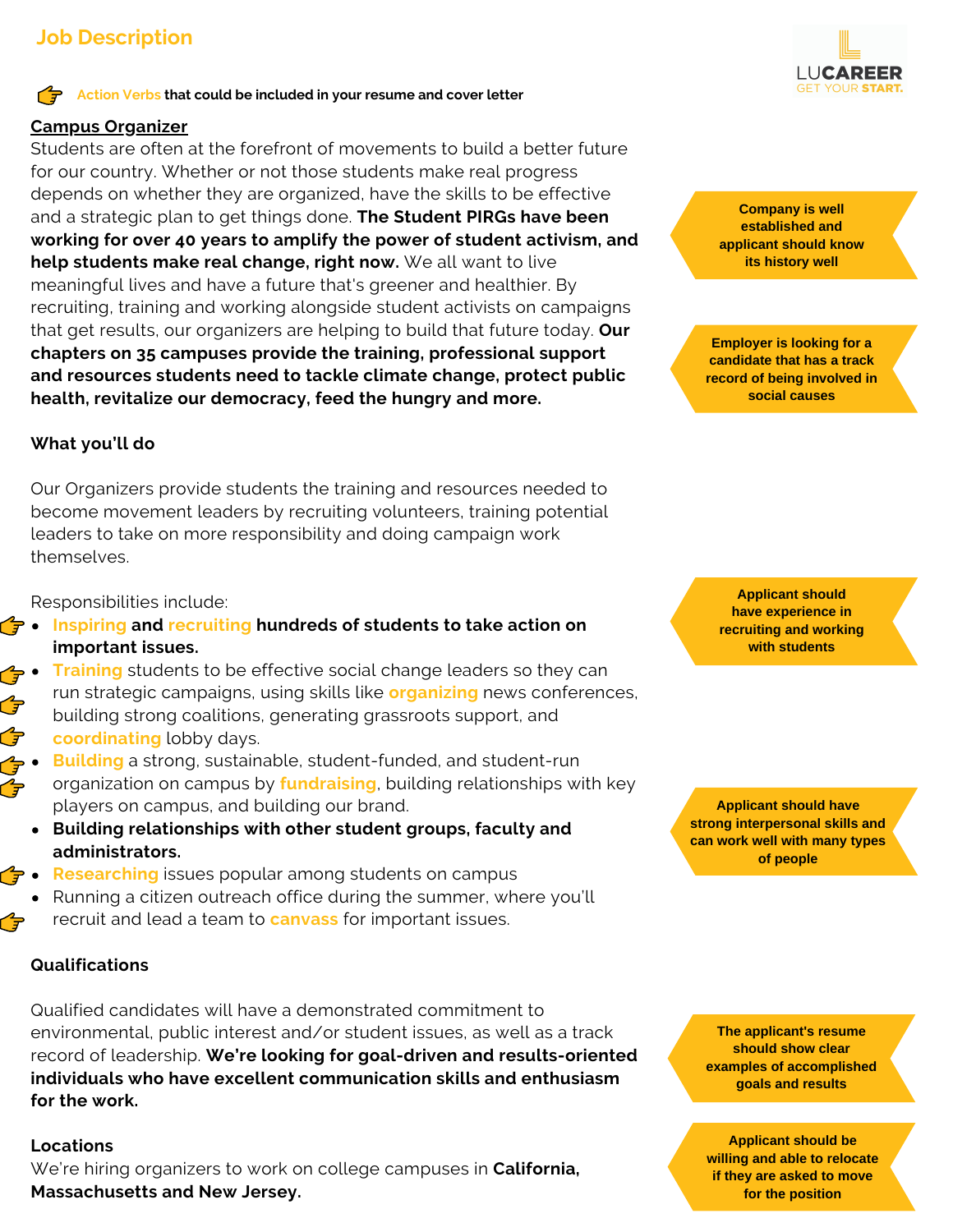

6406 Glenwood Avenue Chicago, IL 60606

April 15th, 2020 **StudentPIRGS** 294 Washington Street, Suite 500 Boston, MA 02108

Dear Hiring Manager,

I am a graduating senior from Loyola University Chicago with double majors in Political Science and English. **As a passionate advocate for public interest reform**, I am excited to apply for the Campus Organizer position with the StudentPIRGS, which I learned about from a current StudentPIRGS employee – Jane Fakename. **I am geographically flexible, and I believe my experiences as a student organizer, canvasser, and issue-advocate make me a strong candidate for this position!**



**Shows employer that applicant read through the application and understands the main qualifications**

In my role as the Women's Vote Intern with Get Out the Vote Chicago, **I organize events for women voters across the city around issues such as reproductive rights and equal pay.** I research women's issues through online forums and door-to-door canvassing and, using targeted social media outreach and press releases, I recruit and connect with women around issues that are important to them. **Last year, I increased our Facebook following by 21% in three months, resulting in a 10% increase in event participation.**



**Applicant shows experience organizing events and includes specific, measurable results**

I also have direct experience planning events and organizing student actions on campus as Vice **President of Loyola University Chicago Democrats.** In my leadership role, I've arranged on-campus speaker and networking events for 700+ members. In addition, I fundraised over \$3,000 in less than two months for **democratic political campaigns through door-to-door, neighborhood canvassing and phone banking. Demonstrates history of**



**activism and knowledge of how political campaigns operate**

**I would love to join the StudentPIRGS as a Campus Organizer after graduation!** I can be contacted at tflick@luc.edu or (773) 555-1111. Thank you for your time and consideration.

Sincerely,



**Applicant closes letter reiterating the main point and provides contact info**

(Handwritten Signature) Tracy Flick